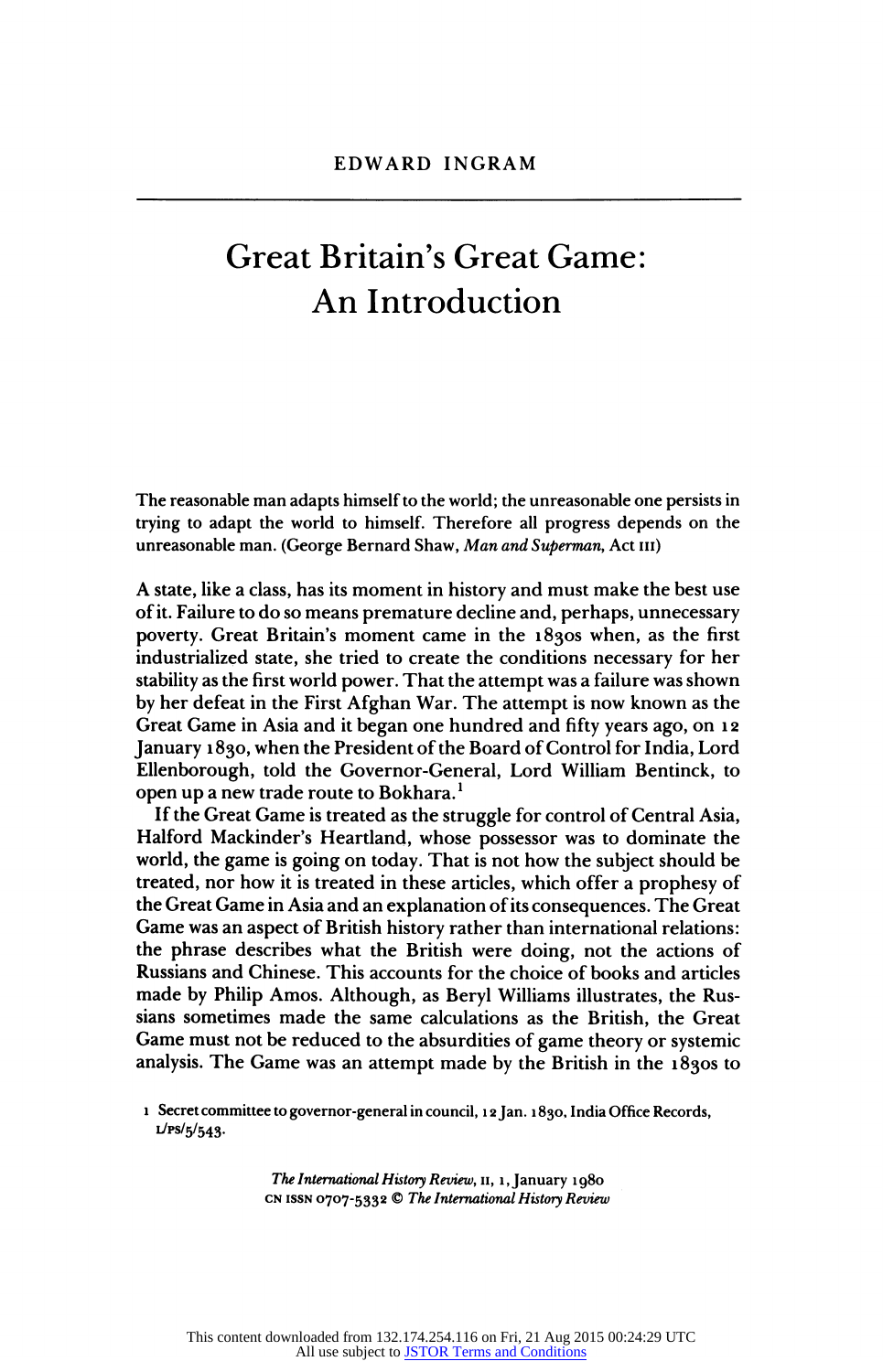impose a view on the world and, afterwards, to escape the repercussions of their failure.

The Great Game in Asia was an attempt to prevent the swing to the East from leading to the end of the Columbian Era. By the middle of the eighteenth century, sea power had meant wealth for almost four hundred years. The connection between the two reached its apogee in 1763, in the Peace of Paris at the end of the Seven Years' War, and so did the power of Great Britain. The British had driven the French out of North America and India; they had pried their way into the carrying trade of Asia and had brought off the commercial revolution on which the success of their industrial revolution would depend. Henceforth, the British looked East. They were not encouraged to do this by the loss of their American colonies. Europe and North America would always be the most important British markets, for both investment and the sale of manufactured goods. But the present is not the future, certainly not for the British, who have always treated the present as less important than the future and the past. The future for Great Britain was to be found, at any given moment, in Asia, where Chinese and Indians might one day buy everything they showed no inclination to buy in the early nineteenth century.

The most solid manifestation of the swing to the East was the empire in India conquered by the British between  $1757$ , the date of Robert Clive's victory at the battle of Plassey, and the destruction of the Maratha Confederacy in 1818. The conquest of India would transform Great Britain as great power from a peripheral state in Europe, where Great Britain's own security and increasingly large and profitable overseas trade could be protected by a powerful navy, into a continental state in Asia with geographically and strategically unsatisfactory frontiers and whose foreign 61ite became more and more worried about the difficulty of keeping control. Their quest of security would entangle them in relations between near-eastern states, in whose affairs they otherwise had no interest, and it is this problem of how to defend India, rather than the solution to the problem tried out between 1830 and 1842, that is often mistakenly called the Great Game in Asia.

The alarm of the British about the security of their empire in India had its origin in an equivalent swing to the East on the continent of Europe. The pre-eminent power of France in the mid-eighteenth century, like the world power of Great Britain one hundred and fifty years later, depended on not having to choose between the defence of her overseas and her European interests. When the defeat of France in the Seven Years' War was followed by her loss of control over Poland, the fulcrum of the European balance of power began its gradual move eastwards from the Burgundian Circle to the Holy Alliance. Like all shifts in the European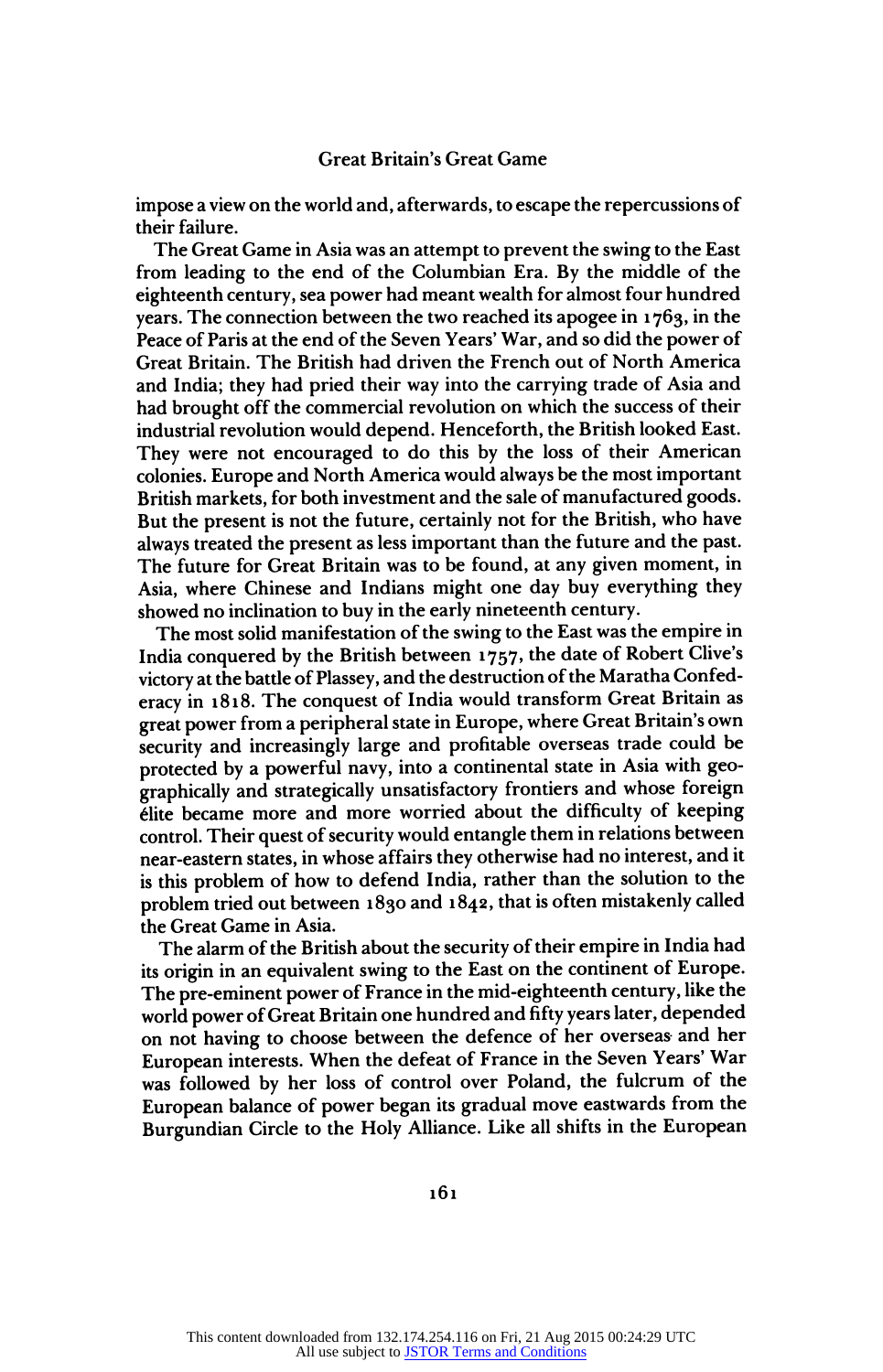balance of power, this was most clearly shown in the Near East. Despite, or perhaps because of, the aberration of the French Revolutionary and Napoleonic Wars, whose significance historians of ideas tend to overestimate, the terms of the treaties of Münchengrätz in 1833 stand for recognition that the long-term future in early nineteenth-century Europe lay with Russia. Whereas the ideological imperialism of France would eventually destroy her, the partition of Turkey would make Russia invulnerable. This was one cause of the Crimean War.

As soon as Great Britain as great power was transformed by the conquest of India into a dual monarchy, her European enemies could give up the difficult task of invading the British Isles for the simpler task of creating a sphere of influence in the Near East. The danger feared by the British from European control over Turkey and Persia, for example, was not invasion but rebellion and bankruptcy. The British Government hated, and was not permitted, to spend money; the Government of India had no money to spend. To put down a rebellion while preparing to resist what might turn out to be only a feint at invasion, might use up its credit. Such fears depended upon a belief in the power of Islam, something people nowadays may not think far-fetched. If Turkey had been turned into a protectorate of France or, later on, Russia, an ideological lever could have been used against the British in India in the way the ideas of liberalism and nationalism were used to cause instability in the Austrian Empire. Or, if they were not, as Prince Metternich expected them to be.

This meant that British India would have to be defended, not only cheaply but far away. According to G.J. Alder, the Great Game in Asia began in British plans to resist the Franco-Russian invasion of India expected to follow the Treaty of Tilsit in 1807. Even if Alder is permitted to equate the Great Game with the defence of India, 1798 would have to be chosen instead of 1807 as its beginning. The British had been expecting a French attempt to drive them out of India since 1784 and interpreted Bonaparte's invasion of Egypt as an attempt to set up a forward base in the Near East. Even the most parochial Englishman realized that, despite the collapse of the Second Coalition, peace could not be made with France until the French army of occupation in Egypt had been driven out. Although this would do little to help re-establish the European balance of power, it was necessary for the stability of British India. Except that the British were entangled by their Egyptian expedition in the local politics of the Near East, their attempts to defend India in the nineteenth century by connections with the near-eastern states are better separated from the Great Game in Asia. The Great Game was planned as an offensive by which the British might escape the consequences of their military weakness.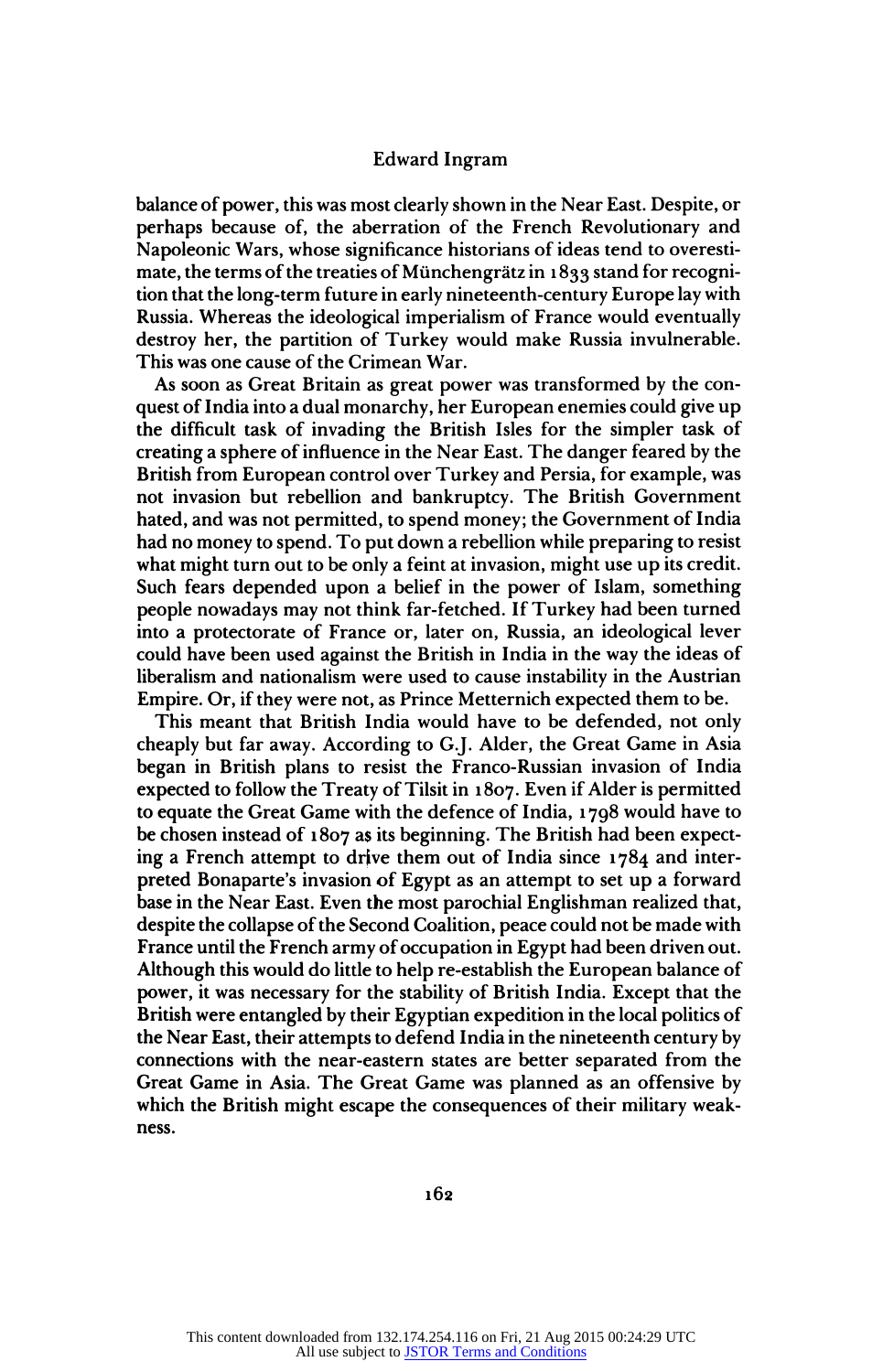

Central Asia

The British were not well equipped in the early nineteenth century to repulse an invasion of India, brush off a feint at invasion, or put down a rebellion. Even in their heyday, the British were never as powerful as they were rich because, in order to keep down the power and pretensions of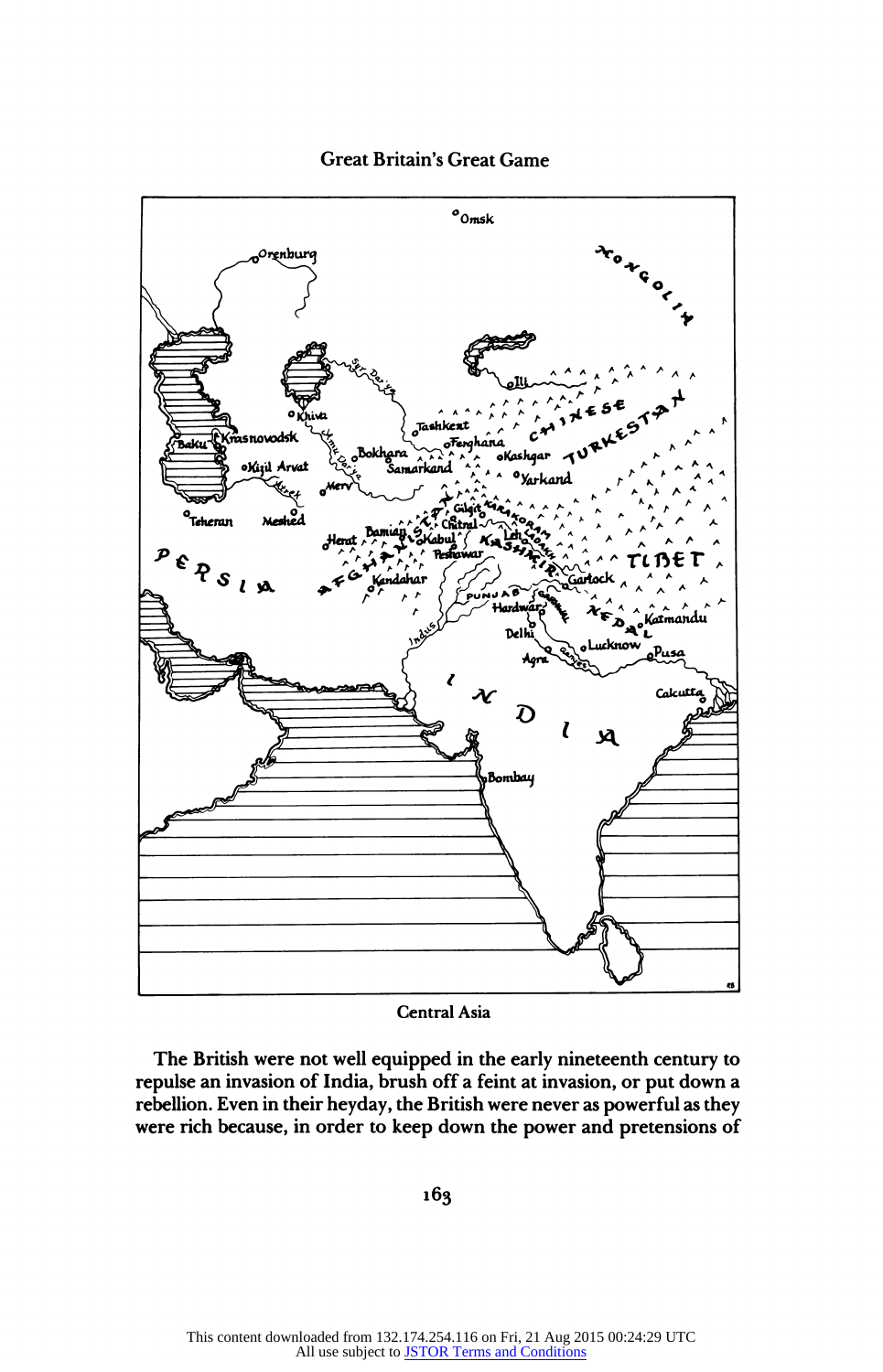## Edward Ingram

the state, they refused to keep up a large army. The existence of the British army had to be disguised in the early nineteenth century by scattering it in garrisons overseas. The Indian Army, made up of Indian troops commanded mostly by Scots, was large and on view - being on view was its most important  $divy - but$  was meant to serve as a paramilitary police force. Its task resembled the task given in England to the militia, volunteers commanded by gentlemen who saw to it that equality was never allowed to challenge liberty by an attack on private property. The Indian Empire was the most valuable piece of property owned by the British; so valuable that, unlike Canada, they never thought of trying to slough it off. The Indian Army was meant to keep it in order but, as the effectiveness of the army depended upon the prestige of the British, it was a symbol rather than an instrument of power. Both the First Afghan War and the Crimean War proved that the British were incapable of defending their empire in India by military means.

This did not surprise the British, although they were disappointed by it and had played the Great Game in Asia in the hope of avoiding such a disagreeable experience. The British were more surprised by the limited use they had been able to make of their sea power. In an age of sail, the navy could contribute little to the defence of British India except to monitor the sea lane around the Cape of Good Hope. In the war of the Second Coalition, the monsoons had made a blockade of the Red Sea difficult to keep up; the strength of the current through the Straits had contributed to the failure of the Dardanelles Expedition in 1807; during the First Mahomet Ali Crisis in 1832, the fleet was needed in Portugal and Belgium. Despite these failures, one origin of the Great Game in Asia was a dream of extending the range of sea power far inland. As Alder explains, one of William Moorcroft's most significant prophecies of the Game was the future he predicted for steamers. The best known were sent up the Euphrates to stand between Mahomet Ali and Mahmud iv; the most important were the ones never put into service on the Indus.

If the British had no army capable of fighting another European state, because nobody will mistake Wellington's excursions into Spain or the battle of Waterloo for victories over Napoleonic France, and if the navy could not guarantee to keep the French out of Egypt and Syria and do nothing to hold back the expansion of Russia in the Caucasus, the British would have to rely for the defence of British India upon their effortless superiority. Here is the origin of the Great Game in Asia. The first industrialized state and the first free society, in its own eyes naturally, was to take advantage of its superior technology, its steam power, its iron and its cotton goods to take over and develop the economy of Central Asia. And after British goods would follow British values, in particular, respect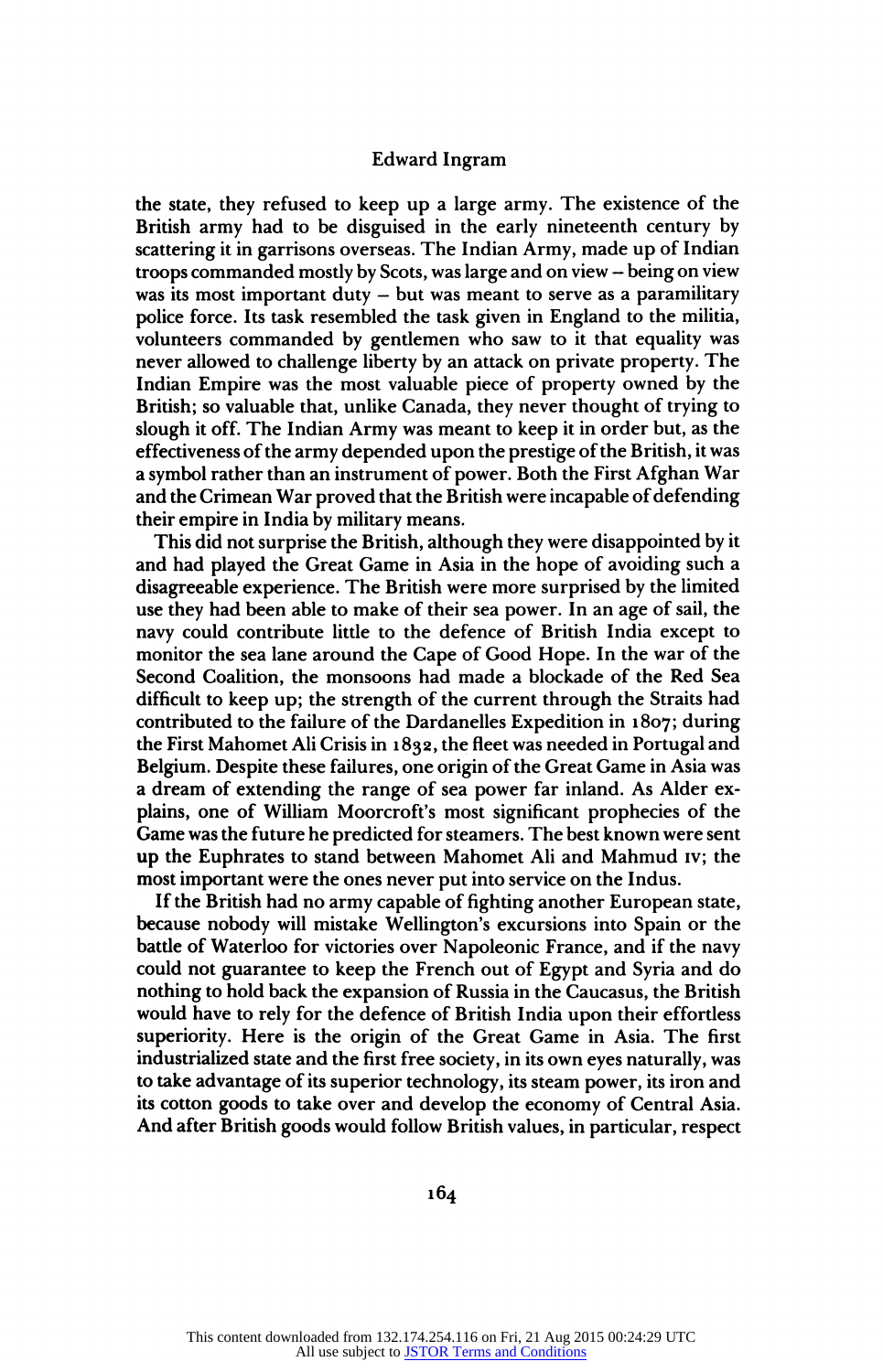for private property. Given security for the just rewards of labour, nomads would settle and oasis cities surrounded by tribes of herdsmen would be turned into territorial states with agreed frontiers on the European model. The Great Game in Asia was partly, therefore, an attempt to draw lines on a map.

The Great Game was begun by Lord Ellenborough and the Duke of Wellington, but the goals to be reached and the methods of reaching them were then revised by Sir Henry Ellis, a member of the Board of Control for India in Earl Grey's administration from 1830 to 1834, who explained to the Foreign Secretary, Viscount Palmerston, how to play. The Game was Great Britain's response to the Treaties of Turkmanchay in 1828 and Adrianople in 1829, which were seen by the British as steps towards the transformation of Persia and Turkey into protectorates of Russia. This interpretation of the treaties would change the British perception of their world. Although the British had fought hard against the French Revolution, they had never been particularly frightened of it: they were far more frightened by the Napoleonic Empire momentarily legitimized by the Treaty of Tilsit. Their need of Russian help in replacing empire by balance of power in the international system prevented their noticing until too late that the Russians, unlike the British, had stopped choosing in the Near East between the security of their empire and the maintenance of the European balance of power.

As soon as change in the Near East was perceived as threatening, as leading to contagious unrest, stability became the primary British goal in the area. The British did not plan to take control of the area themselves, but to prevent anybody else from taking control of it. This would require the creation of a zone of buffer states behind which would be created a second zone of protectorates. The buffer states were to be Turkey, Persia, and the territorial states based on Khiva and Bokhara that the British hoped would grow out of the expansion of their trade. The protected zone to be set up behind the buffer zone would stretch in a horseshoe from the Persian Gulf, up the Indus by way of Sind and the Punjab into Afghanistan. From Bir on the Euphrates opposite Aleppo round to Attock on the Indus opposite Peshawar, British sea power would provide security for the traders who were to push forward British goods and values and stamp the area with the Union Jack before the Russian Empire could get into it.

This vision determined the degree and type of interest taken by the British in the various parts of the Near East. Turkey was to be preserved as drawn on a map in 1829. What happened inside it was to be ignored, although the British hoped that the Sultan would build up an army large enough to keep his vassals in order and to police his frontier with Russia.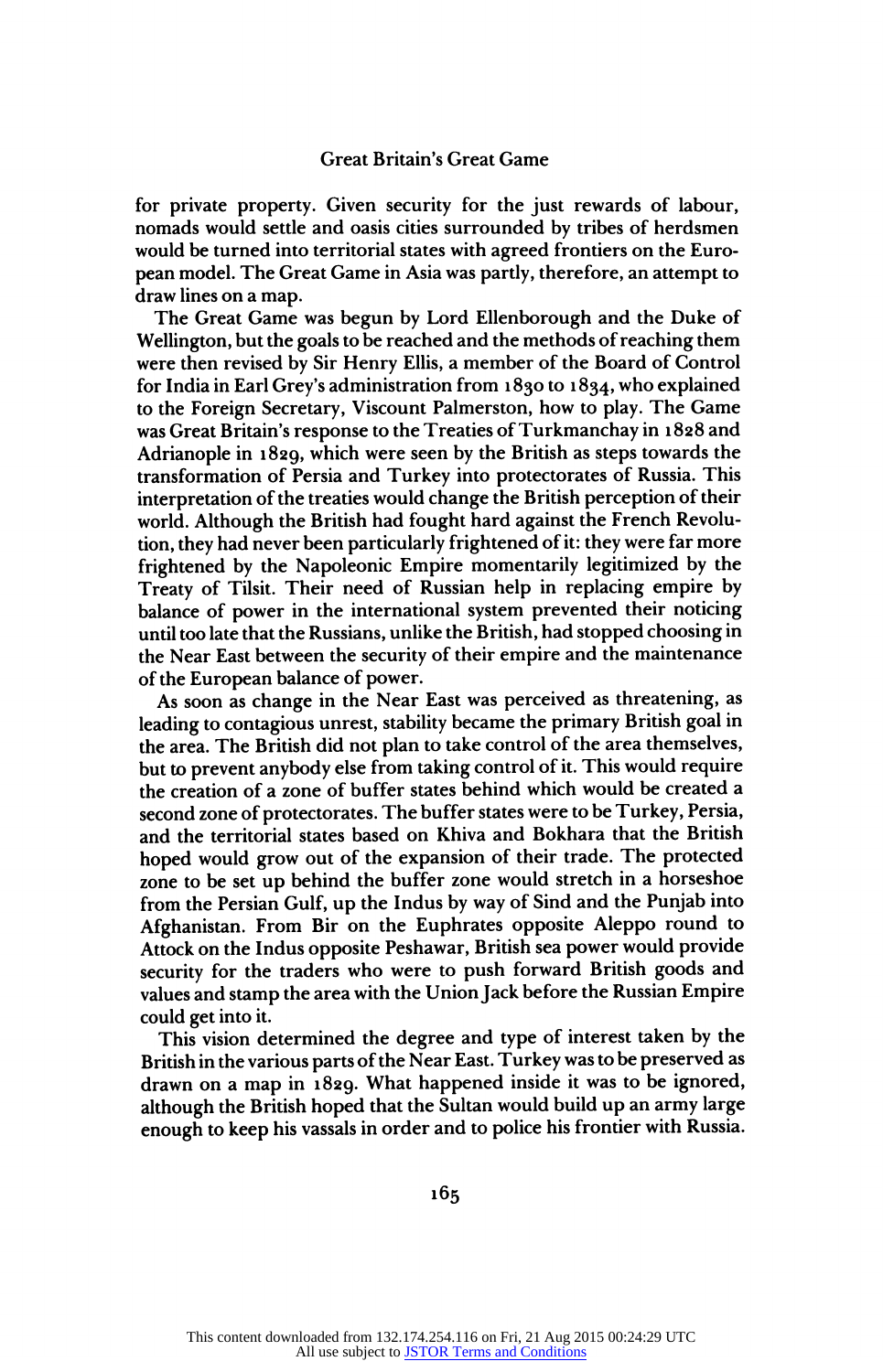## Edward Ingram

Although the British would not have wanted Russia to become a naval power in the Mediterranean and, therefore, preferred the Sultan to keep control of the straits of the Bosporus and the Dardanelles, they did not much care what happened to the Turkish Empire in the Balkans. Batum, Erzerum, Baghdad, Syria, Egypt: these were the areas needed to help separate Great Britain's Asiatic empire from the European balance of power. Adrian Preston explains how the determination of the British not to give up this policy during the Great Eastern Crisis led them to search for a site in the Near East which might indicate their ability, as well as their willingness, to defend Asiatic Turkey against Russia.

Persia, too, was to be drawn on a map. In the north-west she was to keep the frontier laid down by the Treaty of Turkmanchay. This should satisfy the Russians: they, after all, had laid it down. The danger zones in Persia were her northern and eastern frontiers. Either the northern frontier of Persia had to be drawn along the River Atrek, or be left undelineated until the transformation of Khiva and Bokhara should permit the partition of Transcaspia. In the east, Persia must be made to give up her claims to Herat. This decaying fortress in a once fertile valley at the western end of the Paropmisus Mountains had been selected with the islands of Kishim in the Persian Gulf and Aden at the entrance to the Red Sea to be the most western outposts of the British Empire in Asia.

Unlike Aden and Kishim, Herat cannot be reached from the sea. Its use would depend upon the transformation of Afghanistan from a group of trivial and warring principalities into one state ruled by a dependant of the Government of India, an ally whose foreign relations would be conducted on his behalf by the Governor-General and the Foreign Office. In the 1830s, the British thought they had found such a ruler in Shah Shuja-ul-Mulk, a former Amir of Afghanistan who had been living as a pensioner of the British at Ludhiana since his overthrow in 1809. The First Afghan War began in a plan for providing the limited military support  $-$  and little was thought to be needed  $-$  necessary to put Shah Shuja back on the throne at Kabul and to help him take over Herat. In return for this help, Afghanistan would be thrown open to British trade and to the beneficial and stabilizing influence built into British goods.

Access to Afghanistan would be provided by the development of the Indus and Sutlej rivers as trade routes. Without unhindered access to Sind and the Punjab, nothing could be done. The Great Game in Asia therefore depended upon a closer connection between the British and the states along their North- West Frontier. Although the British did not want, and did not mean, to take over these states, they could no longer be permitted to change their relationships with one another. The rulers of Sind, the Punjab, and Afghanistan must live in harmony while encourag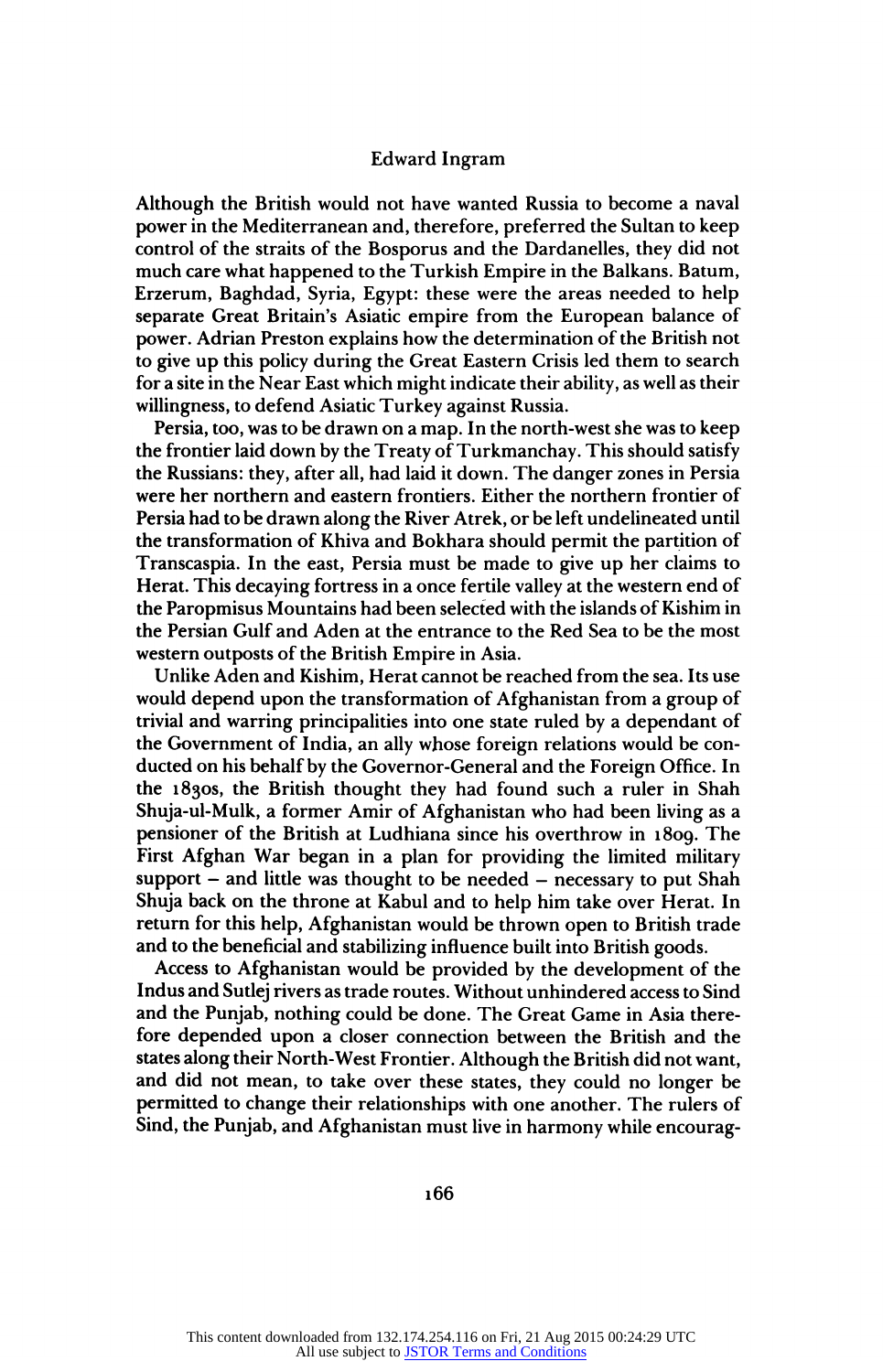ing the British trade which was meant to destroy them by transforming their subjects into Asiatic copies of the new-model, self-reliant Englishman whom evangelicals and utilitarians admired. The Great Game in Asia began in the British attempt between 1832 and 1834 to negotiate commercial treaties with Ranjit Singh and the Amirs of Sind, and the first interruption of this magnificent British daydream was caused by the determination of the Amirs of Sind to be left alone.

If the failure of the British to win the Great Game in Asia was implicit in their disappointment with the Amirs of Sind, their actual failure resulted from their much more bitter disappointment with the Afghans. The British succeeded in 1839 in putting Shah Shuja back on the throne at Kabul. They could not keep him there. Probably, they could have done so; they had not expected to have to. He, as the agent of the higher things they represented, should have been welcomed. The rebellions in Afghanistan, the disastrous retreat from Kabul, and the punitive expedition sent in 1842 to avenge the national honour, were a prophesy of the dilemma in which the British would find themselves in Egypt after 1882. They did not want to be in Egypt; they wanted to find some Egyptians to whom to hand it over; but the Egyptians must be reasonable: they must realize that progress and the common interest meant paying one's debts. The British stayed put in Egypt. They pulled out of Afghanistan. By 1882, they had realized that Utopian visions may have to be imposed by force; or that one must hang on to what one needs, even if self-esteem compels one to pretend it is also for the good of others. And one should not underestimate the British Empire. It was good for others. Mahatma Gandhi said so.

The failure of the British in the First Afghan War to turn Afghanistan into a client state which could be developed along British lines meant that the Great Game in Asia could not be won. The British could not impose their own order on the Near East and would spend the rest of the century trying to prevent the Russians from doing in Turkestan what Great Britain had been unable to do and, when that proved impossible, trying to limit the consequences. This attempt to make sure that a Game which could not be won should not be lost, led the British in dizzying circles as they debated without resolution two propositions of which illustrations are given here by Beryl Williams, Adrian Preston, and Gordon Martel. If the British could not prevent the expansion of the Russian Empire into Turkestan, should they try to limit the effects of this by means of a connection with Persia, by a second attempt to turn Afghanistan into a protectorate, or by demonstrating Great Britain's ability to attack Russia all over the world? The last meant, in practice, in the Black Sea or hiding behind a continental ally.

The effects of Great Britain's failure to win the Great Game in Asia were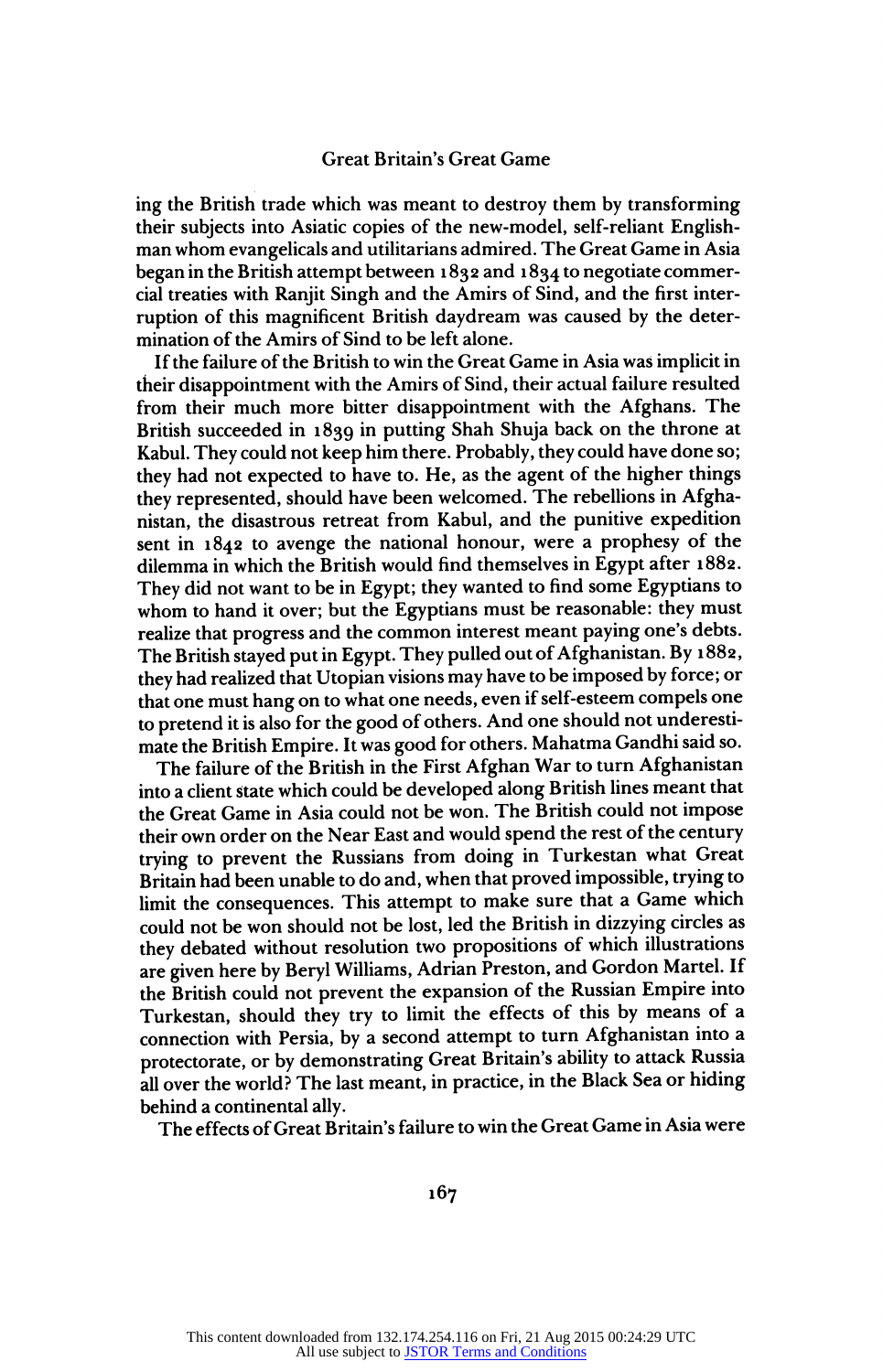# Edward Ingram

delayed for thirty years by the development of steam power in warships. This gave the British navy its last moment of strategic importance. Failure in Afghanistan had been accompanied by success in Turkey: the Treaty of Unkiar Skelessi had been replaced by the Straits Settlement, Great Britain's interest in the preservation of Turkey had been shown to be a European interest, and when Russia seemed, in the conduct of her dispute with France over access to the Holy Places, to be trying to treat Turkey as a protectorate rather than a buffer state, her pretensions were resisted by force. They were not, however, resisted by Great Britain, who had ridden to the Crimea on the coat-tails of Austria and France. Despite this, the neutralization of the Black Sea gave the British the opportunity to return there whenever necessary. Until the Russians began to rebuild their Black Sea fleet in the years following the revocation of the Black Sea Clauses in 1870, the defence of India against Russia was left to the nationalist uprising in the Caucasus predicted to follow the landing of a few British troops. This was a copy of the uprisings on the continent on which the British had counted so often in the Napoleonic Wars and which had taken place nowhere except Spain.

The Crimean War must not be treated as a farce, nor as a war with no causes and no results. It was the only successful invasion of Russia in modern times and a whole theory of Indian defence, the Punjab School founded by Lord Lawrence on the principle of masterly inactivity, rested upon the assumption that limited military movements would have dramatic political consequences. Why else were the British so worried about the stability of India? The legacy of the Crimean War was the reason why the British were so unperturbed about the expansion of Russia in Turkestan, until the Russians moved into Transcaspia and the area inhabited by the Tekke-Turkomans along the northern frontier of Persia. Williams explains that one Russian interest in Central Asia was in a lever equivalent to the lever the British had formerly possessed in the Black Sea; and Preston adds that the British search for a base in the eastern Mediterranean during the Great Eastern Crisis was an attempt to continue an old and similar policy despite new circumstances.

By the 1870s, the British were on the defensive in Central Asia, reacting rather than taking initiatives, unable any longer to make local circumstances dovetail imperial needs. Even the Second Afghan War was a response, an attempt to prepare for, if not to forestall, the Russian annexation of Merv. Given the difficulty of forcing the Straits against Russian opposition and, after 1882, against opposition from the Sultan and the Three Emperors' League, the British debated for fifteen years, from the late 1870s until the early 1890s, whether they should instead defend India by an offensive in Central Asia. This would mean a choice between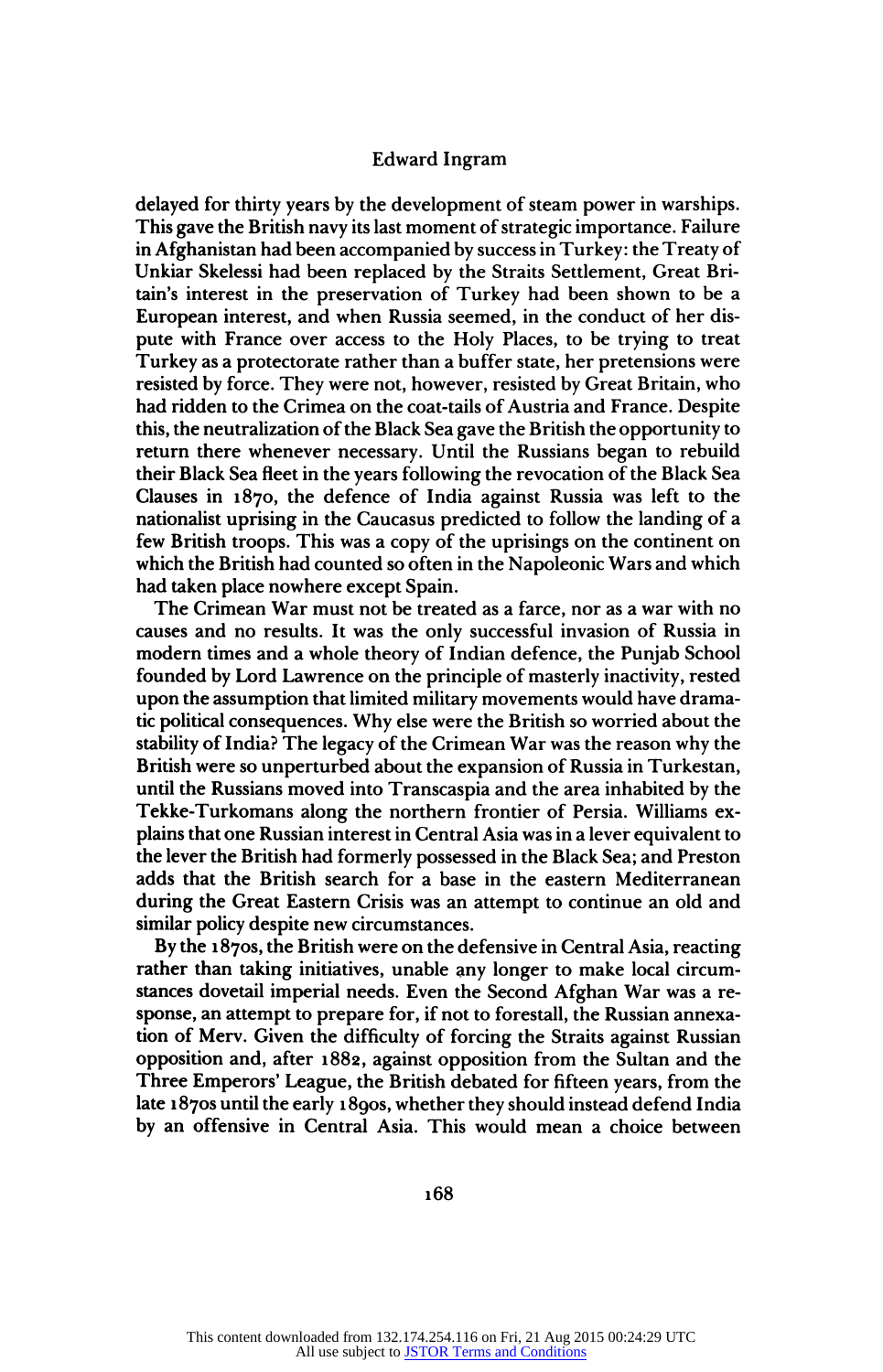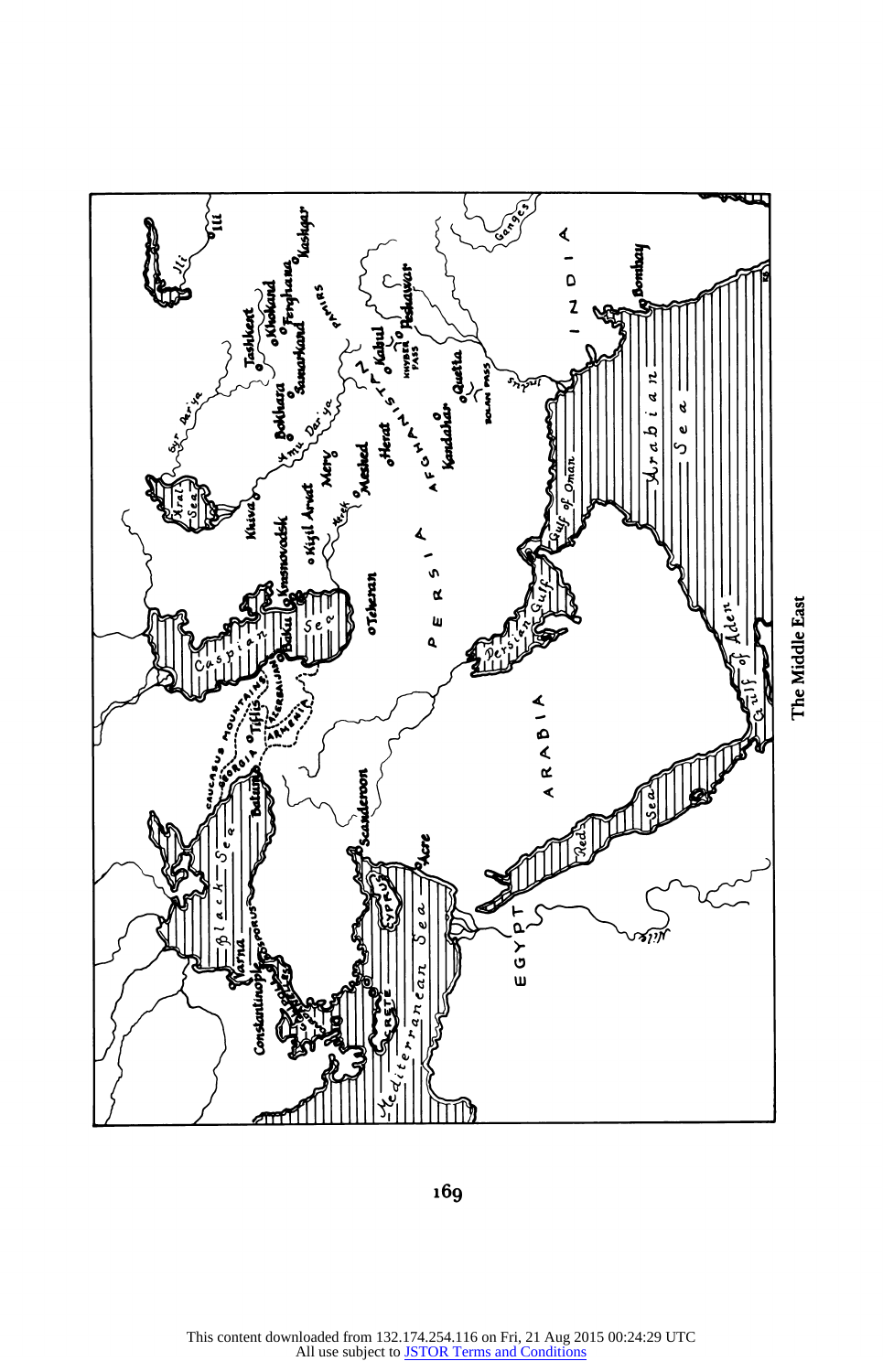Afghanistan and Persia. Sir Garnet Wolseley, according to Preston, chose Persia: his great rival, Sir Frederick Roberts, chose Afghanistan. Nothing new was said in the debate between them. Everything had already been said between 1798 and 1828, when the Persian Connection had been the orthodox strategy for the defence of British India. The Great Game in Asia was partly a response to the destruction of the Persian Connection by the Treaty of Turkmanchay.

Gordon Martel would have one believe that the debate between the theorists of the defence of India was irrelevant, because by the 1890s the Great Game in Asia had been relegated to a lower place in the scale of Great Britain's most vital interests. Frontier quarrels with Russia in Central Asia were to be patched up in order to demonstrate to Germany that the Franco-Russian Alliance was not directed against Great Britain. If it were not, the future was not as bleak for Great Britain as the Germans were trying to prove and Great Britain need not respond to pressure from Germany to join the Triple Alliance. One can sympathize with the Germans about this. They were telling the truth, except that, in the short run, the danger to Great Britain would come from them not from Russia and, by their own actions in the Moroccan Crisis, they proved it. This would drag the British into the First World War. As soon as the states with access to the Near East were revisionist not legitimist, the British were bound to take part in a European war. They fought the First World War for the reason they had fought the Crimean War, because they had failed to win the Great Game in Asia.

The First World War seemed to be a great victory for Great Britain. If one looked at the pink blotches on the world map in 1919, never had the British Empire been larger and seemed more secure. The states threatening the European balance of power and the stability of British India had both been destroyed. So, unfortunately, had Great Britain. The state that came out of the First World War was not the state that went into it. The introduction of conscription was the surrender of liberty to equality, against which Great Britain had struggled one hundred and fifty years earlier for almost twenty-five years. Nor was the British Empire that came out the one that went in. Owing to the price of the victory and the principles by which the terms of peace were to be justified, there was unrest everywhere in the Empire. The British had neither the strength nor the will to continue to play the part of the leading world power while, and perhaps by, repressing demands for self-rule.

In his account of the British in Transcaucasia, John D. Rose exposes most cruelly this difference between appearance and reality. The Foreign Office, headed by two former Viceroys of India, saw that the Great Game in Asia seemed to have been won after all. British troops were at Constan-